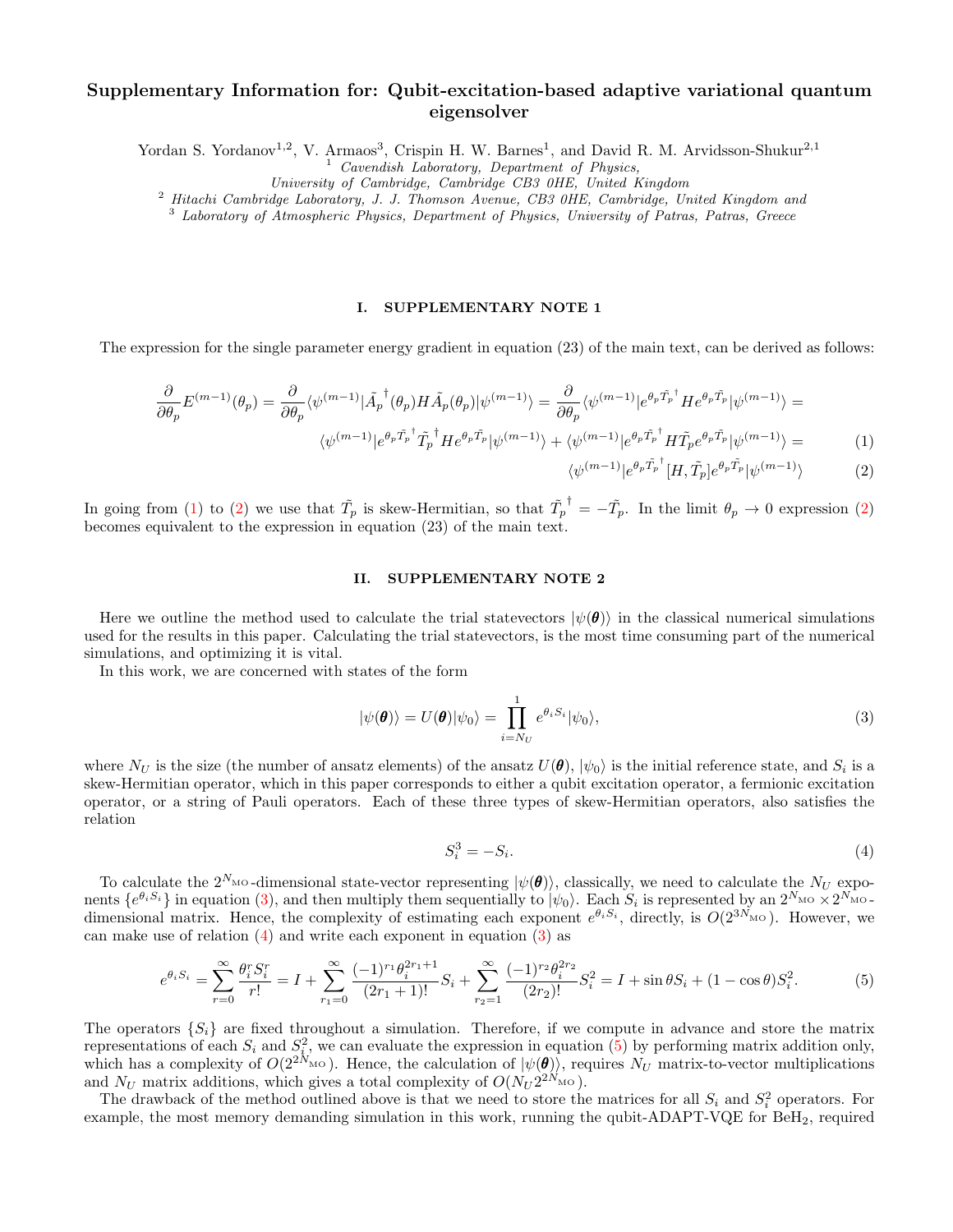around 2GB of RAM to store the matrices for all Pauli string operators, which define the ansatz element pool of the qubit-ADAPT-VQE, and their respective squares. However, in this case, a speed-up of nearly a factor of 20 was achieved, in comparison to calculating  $|\psi(\theta)\rangle$  with the general IBM's Qiskit statevector simulator.

### III. SUPPLEMENTARY NOTE 3

When using a gradient-descent minimizer, e.g. the BFGS, we have the option to supply a function that returns the gradient vector of the minimized function. If we are close to the global minimum, supplying a gradient vector function guarantees a faster optimization of the variational parameters. In the case of minimizing the Hamiltonian expectation value  $E(\theta) = \langle \psi(\theta) | H | \psi(\theta) \rangle$ , the i<sup>th</sup> component of the energy gradient vector,  $\nabla E(\theta)$ , is given by

$$
\nabla_i E(\boldsymbol{\theta}) = \frac{\partial}{\partial \theta_i} \langle \psi(\boldsymbol{\theta}) | H | \psi(\boldsymbol{\theta}) \rangle = \frac{\partial}{\partial \theta_i} \langle \psi_0 | U^{\dagger}(\boldsymbol{\theta}) H U(\boldsymbol{\theta}) | \psi_0 \rangle = \frac{\partial}{\partial \theta_i} \langle \psi_0 | \prod_1^{k_1 = N_U} e^{\theta_{k_1} S_{k_1}^{\dagger}} H \prod_{k_2 = N_U}^{1} e^{\theta_{k_2} S_{k_2}} | \psi_0 \rangle = \tag{6}
$$

$$
\langle \psi(\boldsymbol{\theta})|H\prod_{k_1=N_u}^{i+1}e^{\theta_{k_1}S_{k_1}}S_i\prod_{k_1=i}^1e^{\theta_{k_2}S_{k_2}}|\psi_0\rangle + \langle \psi_0|\prod_{k_1=1}^i e^{\theta_{k_1}S_{k_1}^{\dagger}}S_i^{\dagger}\prod_{k_1=i+1}^{N_U}e^{\theta_{k_2}S_{k_2}^{\dagger}}|H|\psi(\boldsymbol{\theta})\rangle = 2\langle \alpha_i(\boldsymbol{\theta})|S_i|\beta_i(\boldsymbol{\theta})\rangle, \tag{7}
$$

where

$$
|\beta_i(\boldsymbol{\theta})\rangle = \prod_{k=i}^1 e^{\theta_k S_k} |\psi_0\rangle \text{ and } (8)
$$

$$
|\alpha_i(\boldsymbol{\theta})\rangle = \prod_{k=i+1}^{N_u} e^{\theta_k S_k^{\dagger}} H |\psi(\boldsymbol{\theta})\rangle, \tag{9}
$$

and  $N_U$  is the size (the number of ansatz elements) of the ansatz  $U(\theta)$ .

For the numerical simulations presented in this paper, the  $N_U$  components of  $\nabla E(\theta)$  can be calculated with minimum number of matrix multiplications by updating  $|\beta_i(\boldsymbol{\theta})\rangle$  and  $|\alpha_i(\boldsymbol{\theta})\rangle$  in the following way:

1. For  $i = N_U$ , initiate

$$
|\alpha_{N_U}(\boldsymbol{\theta})\rangle = H|\psi(\boldsymbol{\theta})\rangle \text{ and } (10)
$$

$$
|\beta_{N_U}(\boldsymbol{\theta})\rangle = |\psi(\boldsymbol{\theta})\rangle \tag{11}
$$

2. For  $1 < i < N_U$ , update

$$
|\alpha_{i-1}(\boldsymbol{\theta})\rangle = e^{\theta_i S_i^{\dagger}} |\alpha_i(\boldsymbol{\theta})\rangle \text{ and } (12)
$$

<span id="page-1-0"></span>
$$
|\beta_{i-1}(\boldsymbol{\theta})\rangle = (e^{\theta_i S_i})^{-1} |\beta_i(\boldsymbol{\theta})\rangle = e^{\theta_i S_i^{\dagger}} |\beta_i(\boldsymbol{\theta})\rangle, \tag{13}
$$

where in equation [\(13\)](#page-1-0), we use that  $S_i$  is skew-Hermitian, so  $S_i^{\dagger} = -S_i$ .

Assuming that we have already computed and stored the matrices of the exponentials  $\{e^{\theta_i S_i}\}$ , when calculating  $|\psi(\theta)\rangle$ , to calculate each component of  $\nabla E(\theta)$  we need to perform 3 matrix-to-vector multiplications. Thus, overall to calculate  $\nabla E(\theta)$  we need to perform  $3N_U$  matrix-to-vector multiplications, resulting in a total cost of  $O(3N_U 2^{2N_{\text{MO}}})$ operations.

The cost of calculating  $\nabla E(\theta)$  is about 3 times the cost of calculating  $|\psi(\theta)\rangle$ . However, we find that using the energy gradient vector in the optimization subroutine of the VQE, reduces the number of VQE iterations by at least an order of magnitude, which justifies the use of the gradient vector.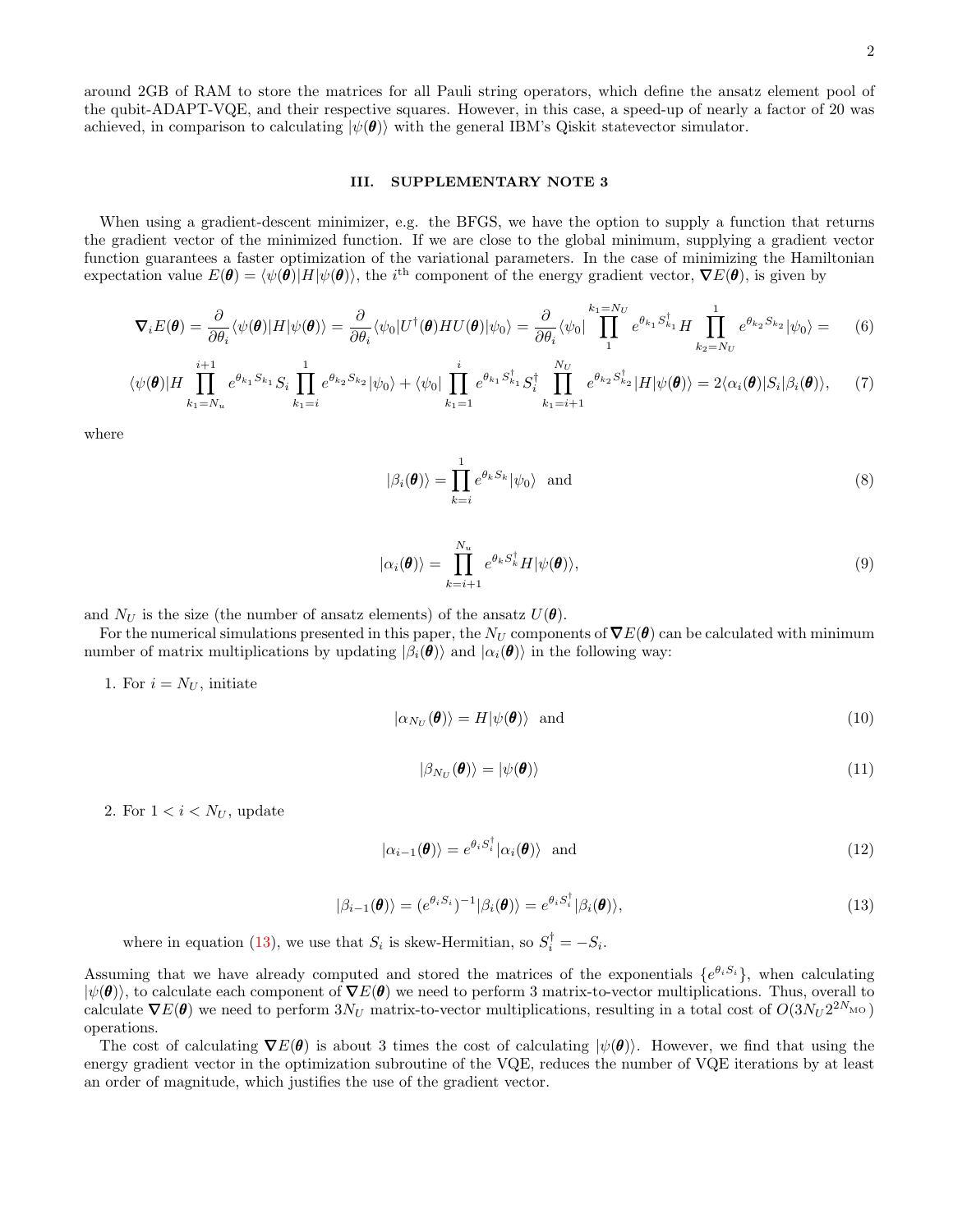#### IV. SUPPLEMENTARY NOTE 4

Here, we consider the computational complexity in terms of number of quantum computer measurements, and total run time. The computational complexity of the QEB-ADAPT-VQE is determined by steps 2 and 3.

Given that the electronic Hamiltonian, H, is represented by up to  $O(N_{MO}^4)$  Pauli strings (see equation (7) of the main text), calculating each gradient in step 2 would require  $O(N_{MO}^4)$  quantum computer measurements. Since  $|\mathbb{P}(\tilde{A}, N_{MO})| \propto N_{MO}^4$ , the complexity of step 2, in terms of quantum computer measurements is  $O(N_{MO}^8)$ . Step 2 is completely parallelizable so if multiple quantum computers are available, its time complexity can be arbitrarily reduced down to the time required to evaluate the expectation value of a single Pauli string term, which is proportional to the ansatz circuit depth, scaling as  $O(m/N_{MO})$  (a  $N_{MO}$ -qubits circuit of m qubit excitation evolutions), where m is the iteration number of the QEB-ADAPT-VQE.

Using the BFGS minimizer, optimizing ansatz  $U^{(m)}(\vec{\theta}^{(m)})$ , which has  $O(m)$  variational parameters, would require  $O(m^2)$  VQE energy evaluations. Therefore, each VQE run in step 3 would require  $O(m^2 N_{MO}^4)$  quantum computer measurement. Hence, the overall complexity of step 3 in terms of measurements would be  $O(nm^2N_{MO}^4)$ . This complexity is a worst case estimate, assuming that at each iteration, all parameters  $\vec{\theta}^{(m)}$  are initialized at zero. In fact, we initiate  $\vec{\theta}^{(m)}$  as  $\vec{\theta}^{(m-1)} \cup 0$ , so we will need fewer VQE energy evaluations to optimize the new ansatz,  $U^{(m)}(\vec{\theta}^{(m)})$ . However, the complexity can also be higher if we use a direct search minimizer, like the Nelder-Mead, which is likely to be the case in practice, when noisy quantum hardware is used. Again, if multiple quantum devices are available, each of the  $n$  VQE runs can be executed in parallel. Hence, the time complexity would be lower bounded by the run-time of a single VQE run,  $O(m^3/N_{MO})$  (the ansatz circuit depth is  $O(m/N_{MO})$  and we need to perform  $O(m^2)$  VQE energy evaluations).

Overall, the QEB-ADAPT-VQE would require  $O(N_U(N_{MO}^8 + nN_U^2N_{MO}^4))$  quantum computer measurements, and its run-time complexity would be lower bounded by  $O(N_U^4/N_{MO})$ . The size of the ansatz,  $N_U$ , depends on the desired accuracy, and also is problem specific. Therefore, it is difficult to predict how it would scale with  $N_{MO}$ . For strongly correlated states, achieving chemical accuracy might require an ansatz that consist of as many as  $O(N_{MO}^4)$ qubit excitation evolutions. However, for weakly correlated states, the scaling of  $N_U$  with  $N_{MO}$  is likely to be lower. Assuming the worst case scenario, the time complexity of the QEB-ADAPT-VQE will be lower-bounded by  $O(N_{MO}^{15})$ and it will require  $O(nN_{MO}^{16})$  quantum computer measurements. For comparison, the UCCSD-VQE has a time complexity of  $O(N_{MO}^{11})$ , assuming maximum parallelization, and requires  $O(N_{MO}^{12})$  quantum computer measurements.

## V. SUPPLEMENTARY NOTE 5

Here, we investigate the performance of the QEB-ADAPT-VQE for different values of  $n$ , the number of qubit excitation evolutions considered in step 3 of the QEB-ADAPT-VQE. As we increase n, we increase the chance to pick at each iteration the qubit excitation evolution that, added to the ansatz, achieves largest energy reduction. Following this greedy strategy is no guarantee for an optimal ansatz, since qubit evolutions do not commute in general. Nevertheless, we do expect, on average, to construct a more circuit-efficient ansatz by increasing  $n$  up to some saturation value.

To test this presumption we perform classical numerical simulations to obtain energy convergence plots for the ground states of LiH,  $H_6$  and BeH<sub>2</sub> in the STO-3G basis. The simulations for the three molecules are performed for bond distances  $r_{Li-H} = 3\text{\AA}$ ,  $r_{H-H} = 3\text{\AA}$  and  $r_{Be-H} = 3\text{\AA}$ , away from equilibrium configurations, where correlation effects are stronger, and the effect of increasing n should be more evident. The simulation results are presented in Supplementary figure [1.](#page-3-0)

The table below summarizes the average (over number of qubit excitation evolutions) CNOT count reductions, with respect to  $n = 1$ , for each molecule and different value of n:

|                  |      | $n = 5/n = 10/n = 30$ |        |
|------------------|------|-----------------------|--------|
| LiH              | 16%  | 20%                   | $16\%$ |
| BeH <sub>2</sub> | -3%  | 26%                   | 22%    |
| $_{\rm H_6}$     | 15\% | 12%                   | 13%    |

TABLE I: Average (over number of qubit excitation evolutions) CNOT count reduction for QEB-ADAPT-VQE( $n_{ge}$ ) 1) as compared to QEB-ADAPT-VQE( $n_{qe} = 1$ ).

For LiH (Supplementary figure [1.](#page-3-0)a), the QEB-ADAPT-VQE clearly constructs ansatz circuits with fewer CNOTs as n is increased above [1.](#page-3-0) For BeH<sub>2</sub> (Supplementary figure 1.c), a significant CNOT count reduction is obtained for